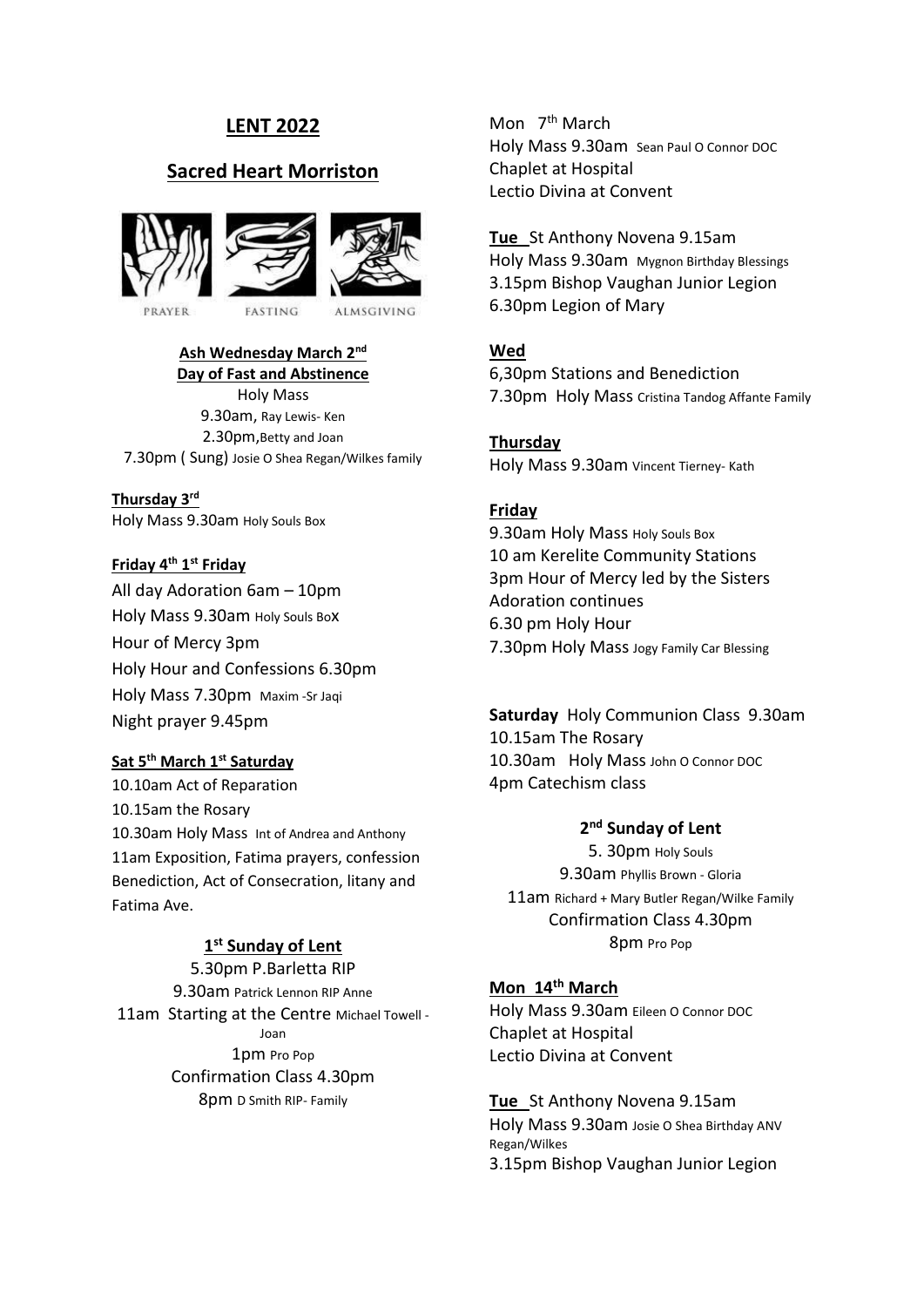6.30pm Legion of Mary **Wed**  6,30pm Stations for Confirmation Class 7.30pm Holy Mass Stephen Coombes Anne

# **Thursday St Patrick**

Holy Mass 9.30am Patrick Lennon -Diane

#### **Friday**

9.30am Holy Mass Holy Souls Box 10 am Kerelite community Stations 3pm Hour of Mercy Adoration continues 6.30 pm Holy Hour 7.30pm Holy Mass Bill Jones RIp 8pm Divine Mercy Study group

#### **Saturday St Joseph**

Holy Communion Class 9.30am 10.15am The Rosary 10.30am Holy Mass and Litany Minni Rip Sony and Geena 11.15am Confessions 4pm Catechism class

## **3 rd Sunday of Lent**

5.30pm John Jones RIP 9.30am Niko Anv 11am Buendia Family 1pm Pro Pop Confirmation Class 4.30pm 8pm NDL 1

#### **Mon**

Holy Mass 9.30am NDL 2 Chaplet at Hospital 11am Lectio Divina at Convent

**Tue** St Anthony Novena 9.15am Holy Mass 9.30am NDL 3 3.15pm Bishop Vaughan Junior Legion 6.30pm Legion of Mary

#### **Wed**

6,30pm Stations and Benediction 7.30pm Holy Mass NDL 4

#### **Thursday**

Holy Mass 9.30am NDL5 **Friday The Annunciation** 9.30am Holy MassNDL 6 3pm Hour of Mercy led by the Sisters Adoration continues 6.30 pm Holy Hour 7.30pm Holy Mass Martina and Roger Sr Raymond

**Saturday** Holy Communion Class 9.30am 10.15am The Rosary 10.30am Holy Mass NDL 7 11am Confessions 4pm Catechism class

# **4 th Sunday of Lent 27th March Mothering Sunday Collection for Easter Flowers** 5.30pm Pro pop

9.30am Diane Price - Christine 11am Araceli Buendia Anv Confirmation Class 4.30pm 8pm NDL 8

# **Mon**

Holy Mass 9.30am NDL 9 Chaplet at Hospital Lectio Divina at Convent

**Tue** St Anthony Novena 9.15am Holy Mass 9.30am John Courtney DOC 3.15pm Bishop Vaughan Junior Legion 6.30pm Legion of Mary

#### **Wed**

6,30pm Stations and Benediction 7.30pm Holy Mass John Tuke DOC

**Thursday**  Holy Mass 9.30am Mort Joyce DOC

## **Friday 1 st Friday Adoration 6am – 10pm**

9.30am Holy Mass David Wilson DOC 3pm Hour of Mercy Adoration continues 6.30 pm Holy Hour confessions 7.30pm Holy Mass Buendia Family 9.45pm Night Prayer and Benediction